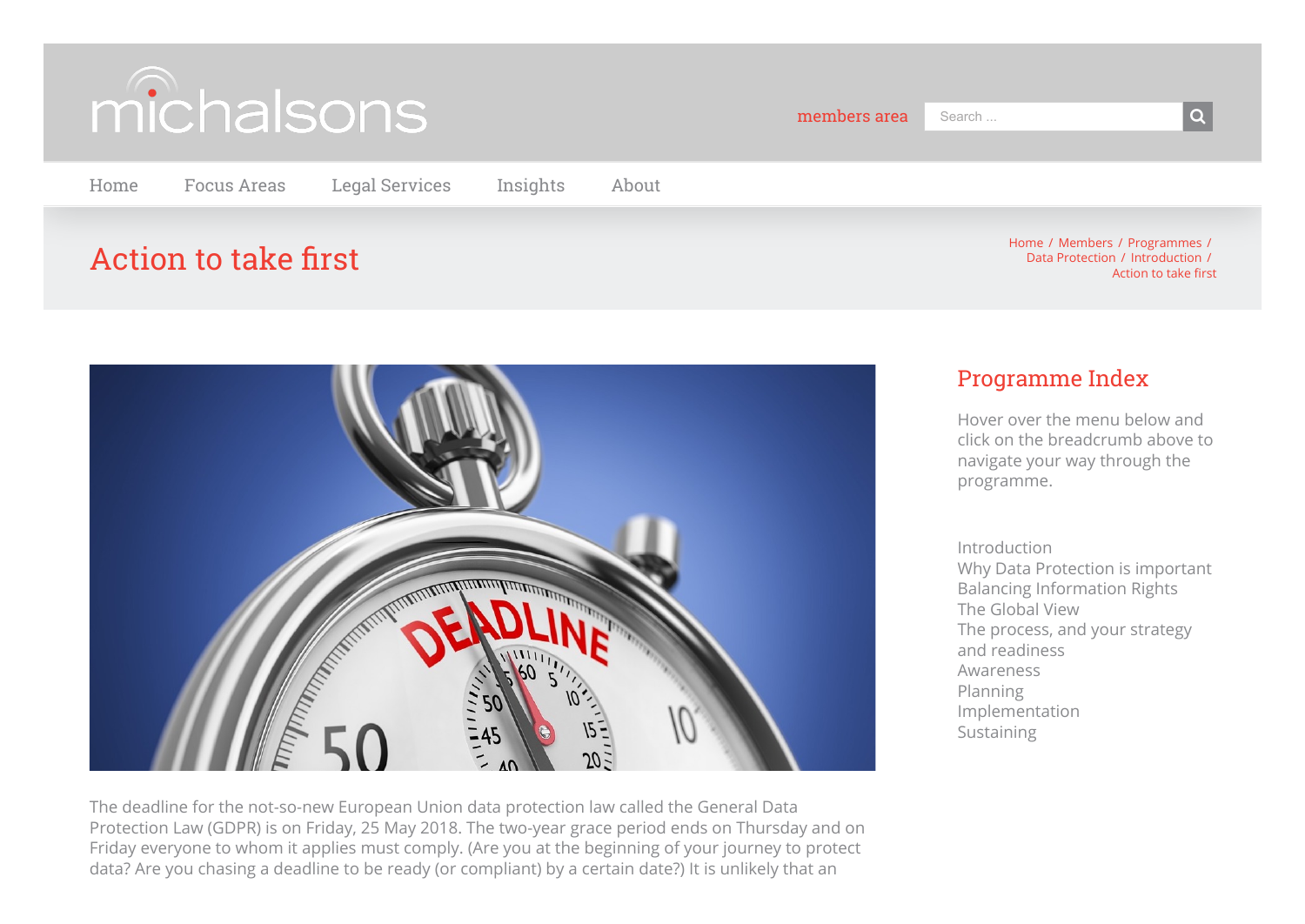authority or a regulator is going to fine you straight after the deadline but if you fail to protect personal data, you might lose a few customers, suffer reputational damage, or have to pay damages to data subjects.

- Must your organisation comply?
- What should your organisation prioritise?
- $\bullet$  What should you do first?

Some organisations have been working towards compliance for some time but are not there yet. Others have left it to the last minute and are now trying to start their compliance efforts. Others don't even know it exists or where to start. If you fall into one of these categories, don't stress – we can help.

We can help you to determine whether [you must comply with the GDPR](https://www.michalsons.com/blog/must-i-comply-gdpr/32482). If you must comply, in this module we will give you a list of the things (about 15) we believe you should do first, ranked in order of importance. Many people (like the [ICO\)](https://ico.org.uk/media/1624219/preparing-for-the-gdpr-12-steps.pdf) have published lists of what they believe you should do first. We've read those lists and based on our experience we have created our own list. Of course, the list will be different for each organisation and it is important for you to work out what the list is for your specific organisation. This is not necessarily a list of quick wins. This is a list of things to do first or as soon as possible.

## Introduction

#### Who is responsible?

The officer – either the information officer or the data protection officer.

#### Is it too late?

Yes, and no. If you need to comply with the GDPR, you're late but don't worry you're not alone. Data protection compliance is a journey rather than an event or destination. It is very hard for anyone to say at any point in time that they are fully compliant. Everyone is continually working towards compliance and responding to changes in their activities and the world. It takes years to get data protection right and it is not possible to get it all done overnight.

#### What does it cost?

Lots. According to the FT "Companies in the UK's FTSE 100 are estimated to have had to spend an average of £15m each" and "Global 500 will spend a combined \$7.8bn on compliance, an average of almost \$16m each". You probably can't spend anywhere close to that.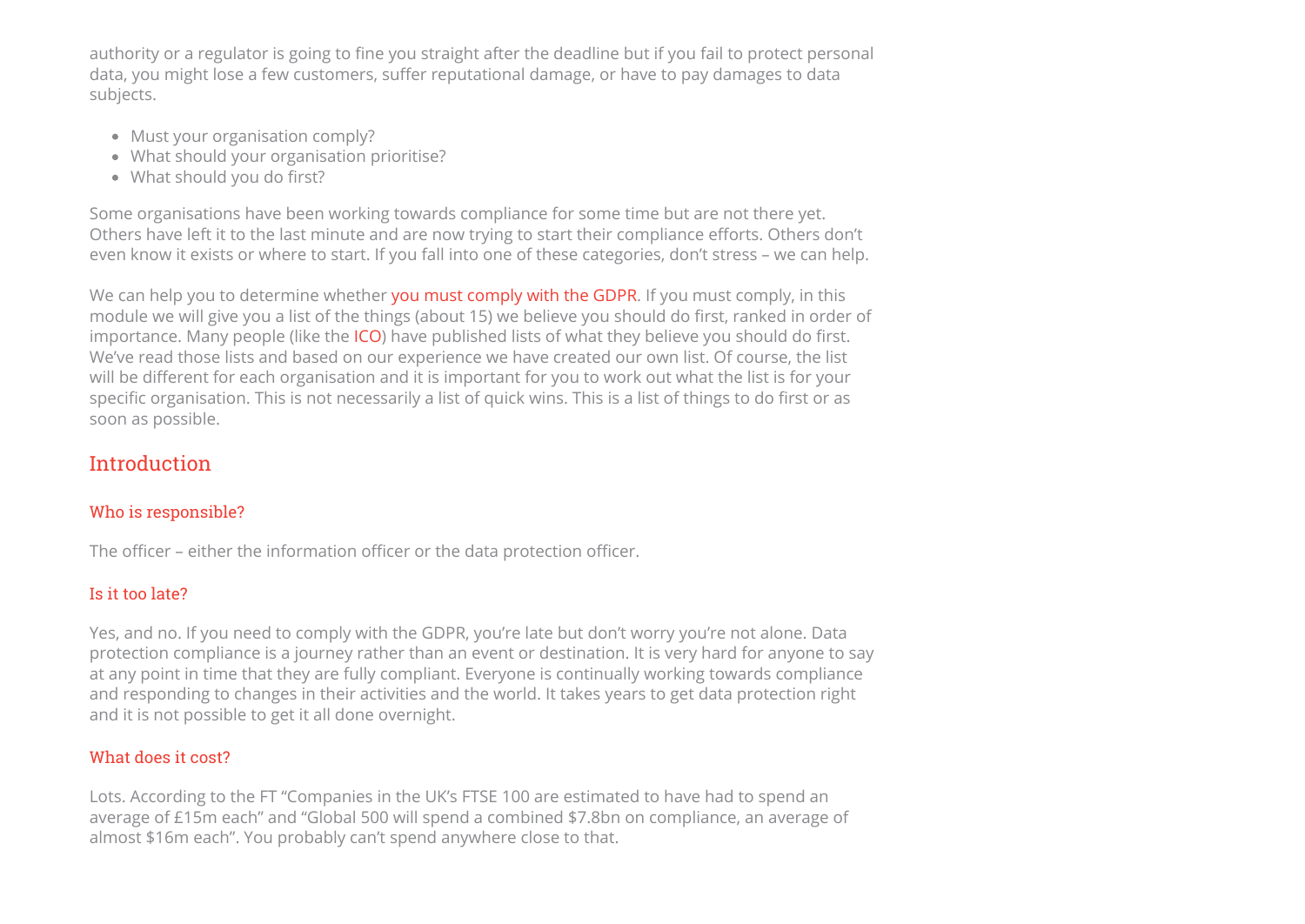#### How do we prioritise?

We use a number of factors which we have covered in a **[previous module](https://www.michalsons.com/members/programmes/data-protection/planning/compliance-implementation-actions)** of the programme. If you are starting now it is important to follow a risk-based approach and start doing things with the risks of non-compliance in mind.

#### Learn from other jurisdictions

You should start off by appointing someone within your organisation to conduct research and to help fast track the data protection programme. Try find other organisation's which are similar to yours, in mature jurisdictions like Germany or the UK (try sticking to the EU). Go look on these organisation's websites at how they've done their privacy policies.

#### Brief your governing body

You should also make sure that the key people and decision makers within your organisation appreciate the impact the GDPR will have. You should do this as soon as possible. See our [Governance](https://www.michalsons.com/members/programmes/data-protection/planning/governance) module.

#### Appoint an EU representative

If the organisation is processing personal information of EU citizens outside the EU, the GDPR requires a representative in the EU to act as a contact point. This representative can either be a legal entity or a natural person. It is up to you who you choose. We can help point you in the right direction if you need guidance.

#### Appoint a data protection officer

If you are processing a lot of personal data or special personal data such as medical records, then you will need a data protection officer (DPO). A DPO can be an existing staff member. You need to decide how many officers are needed in your organisation and how will they be structured. Once you have decided who is the best person for the position and you must appoint them and their deputies using a formal letter (ask us for the draft proposed letter). You will then need to update your PAIA manual to include the name and contact details of your new officer. See our [Governance Module](https://www.michalsons.com/members/programmes/data-protection/planning/governance) for more information.

#### Create an EU one-stop shop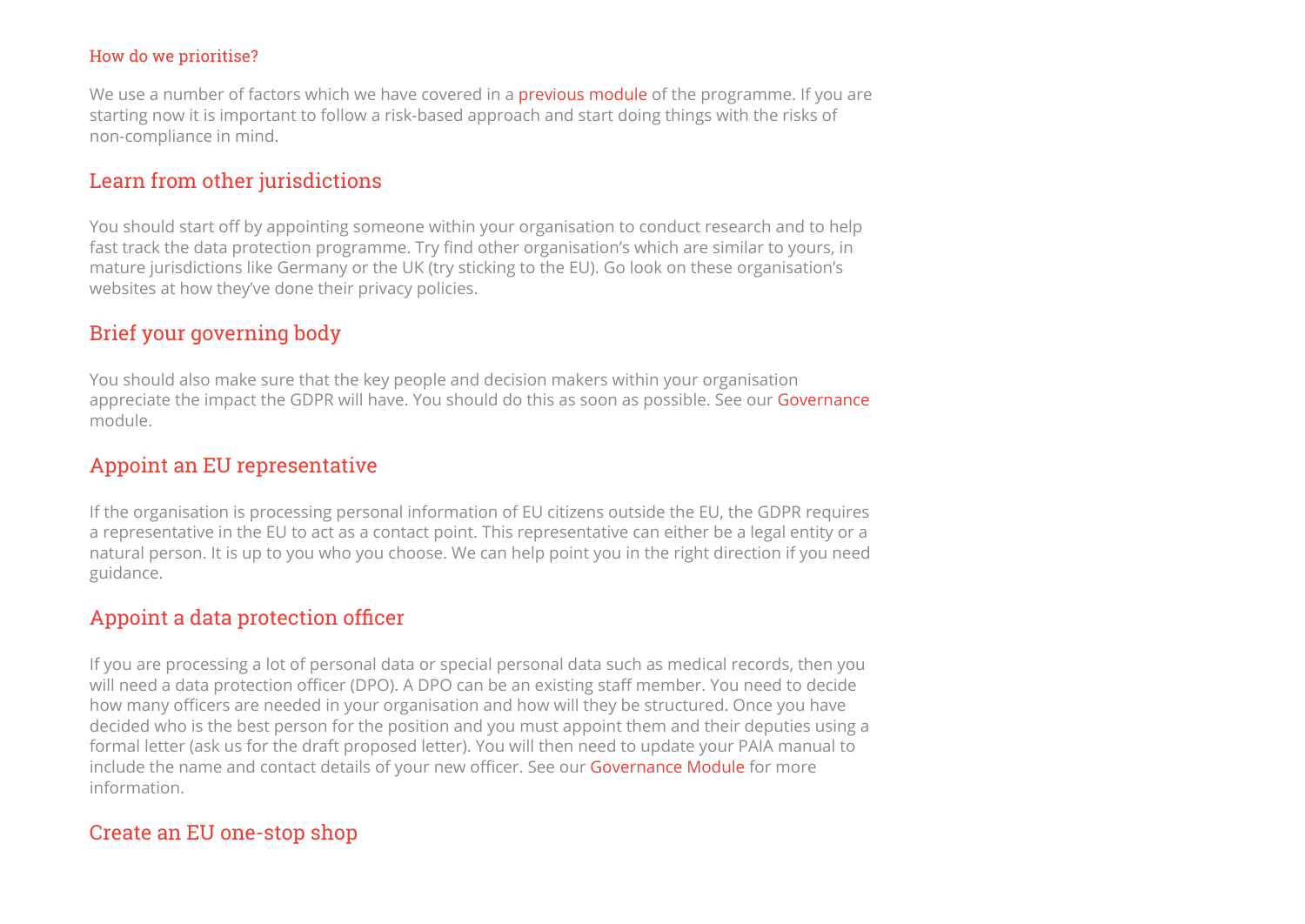Create a one-stop shop in the EU by identifying the lead supervisory authority that would suit your organisation best. As a starting point, check whether there's a specific concentration of customers in a [particular jurisdiction in the EU. That jurisdiction might work best for you. See our Regulatory Bodies](https://www.michalsons.com/members/programmes/data-protection/implementation/regulatory-bodies) module in the [Michalsons Data Protection Compliance Programme](https://www.michalsons.com/about-michalsons/join-compliance-programme).

#### Plan your incident response or breach management

Awareness training is very important when it comes to incident response, as it can help mitigate any problems. Planning your incident response should be high up on your priority list, as you want to deal with any breaches as effectively as possible. To increase your employees' awareness about incident [response, they can watch the I](https://www.michalsons.com/members/programmes/data-protection/implementation/information-security)[ncident response readines](https://www.michalsons.com/members/programmes/infosec/incident-response-readiness)[s module in the Michalsons Information](https://www.michalsons.com/members/programmes/data-protection/implementation/information-security) Security Compliance Programme. After you have watched the module, you can then update or supplement your organisation's existing response policies and procedures.

#### Get cyber insurance

Has someone in your organisation gone through the Cyber or Data Protection Insurance [module? Make sure your organisation has an agreement with a reputable insurance com](https://www.michalsons.com/members/programmes/data-protection/implementation/cyber-or-data-protection-insurance)pany to protect you from financial loss if a cyber risk materialises. For example, a cyber risk could be a data breach, hack or any other unlawful access to data containing personal information. You can even check with your current insurer to see if they can change/update your existing policy to include cyber insurance.

#### Have a complaints procedure

From the 25th of May data subjects will have a lot more rights and will want to exercise them. You should establish actions to take when someone lays a complaint against your organisation. Remember to make sure your complaints procedure is user-friendly and easy to find so unhappy customers will go to your organisation first and not to the regulator. You must train your employees on how to handle data protection complaints effectively so the unhappy customer will be less likely to go to the regulator. You can create scripts for your help centre on data protection, so they can address the complaint adequately and efficiently. See our **[Quick Wins module](https://www.michalsons.com/members/programmes/data-protection/planning/quick-wins)** of the programme for more information.

## Update customer-facing documentation

You should update your privacy policy and terms of service so that they are GDPR compliant. You have worked hard to gain the trust of your customers. When they go onto your website make sure it is easy for them to see how you are protecting their personal data by updating all your existing policies. Then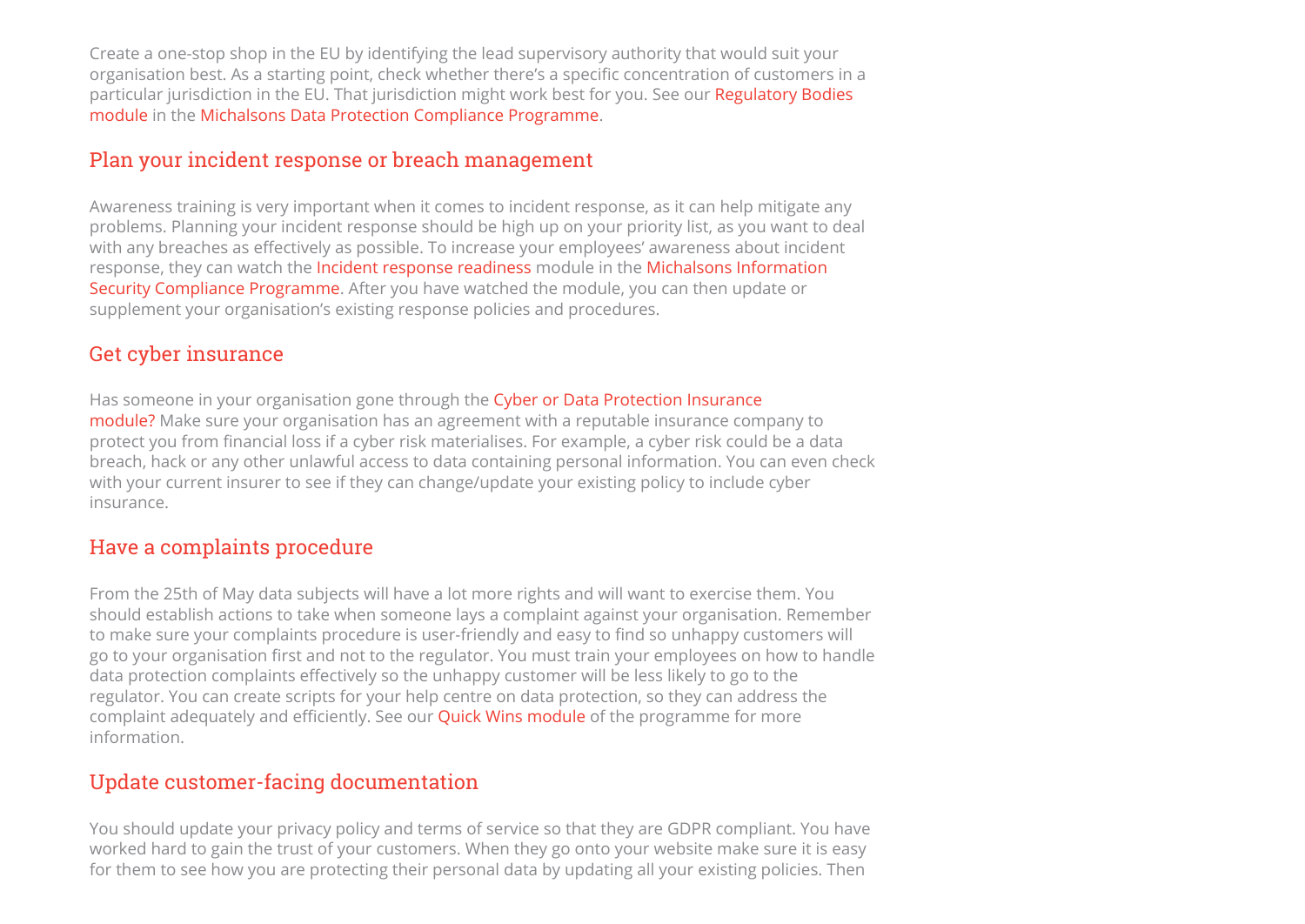you can inform your customers of the changes made and reasoning behind those changes (prioritise your customers and inform your most important clients first). You can also prepare a response talking generally about the GDPR and your organisation's compliance plan.

## Manage the relationship with customers who are controllers

With the GDPR deadline commencing, many organisations are currently fielding requests from their customers as responsible parties to complete questionnaires and sign data processing agreements related to the GDPR. You should develop relevant knowledge and skills within the organisation so your employees can properly complete the customer questionnaires. When you negotiate new customer agreements they should all contain GDPR wording. You should also remember to update existing customer agreements by adding GDPR wording.

#### Agree to data processing agreements

You need to incorporate the relevant clauses into the organisation's standard terms and you should try not to conclude any separate data processing agreements. You need your customer-facing documents to be able to explain why you don't need to sign separate agreements.

#### Minimise access to sensitive data

Minimising access to data is a key data protection principle.Think to yourself, where in my organisation do we have the most personal data stored and would cause the most harm if a criminal got hold of it? Make sure only select people within your organisation can access sensitive data such as identity numbers, health records, race information, biometric data etc. When you can, try encrypt or obfuscate the sensitive data. You should also limit how long sensitive data is stored for and delete any sensitive data, when the data subject is no longer a customer of yours.

## Decide to follow privacy by design strategy (PbD)

When you start a new project, make sure that it is started with privacy in mind. Have a plan on how new projects should be started. You can use privacy impact assessments to begin with and then communicate the privacy plan to your customers. The privacy by design approach means any problems your organisation might have will be identified from the outset. This approach will also help [your organisation meet the legal obligations expected of you under the GDPR. See our Privacy by](https://www.michalsons.com/members/programmes/data-protection/implementation/privacy-by-design) Design module of the programme.

#### Enable the right to be forgotten (subject access and deletion requests)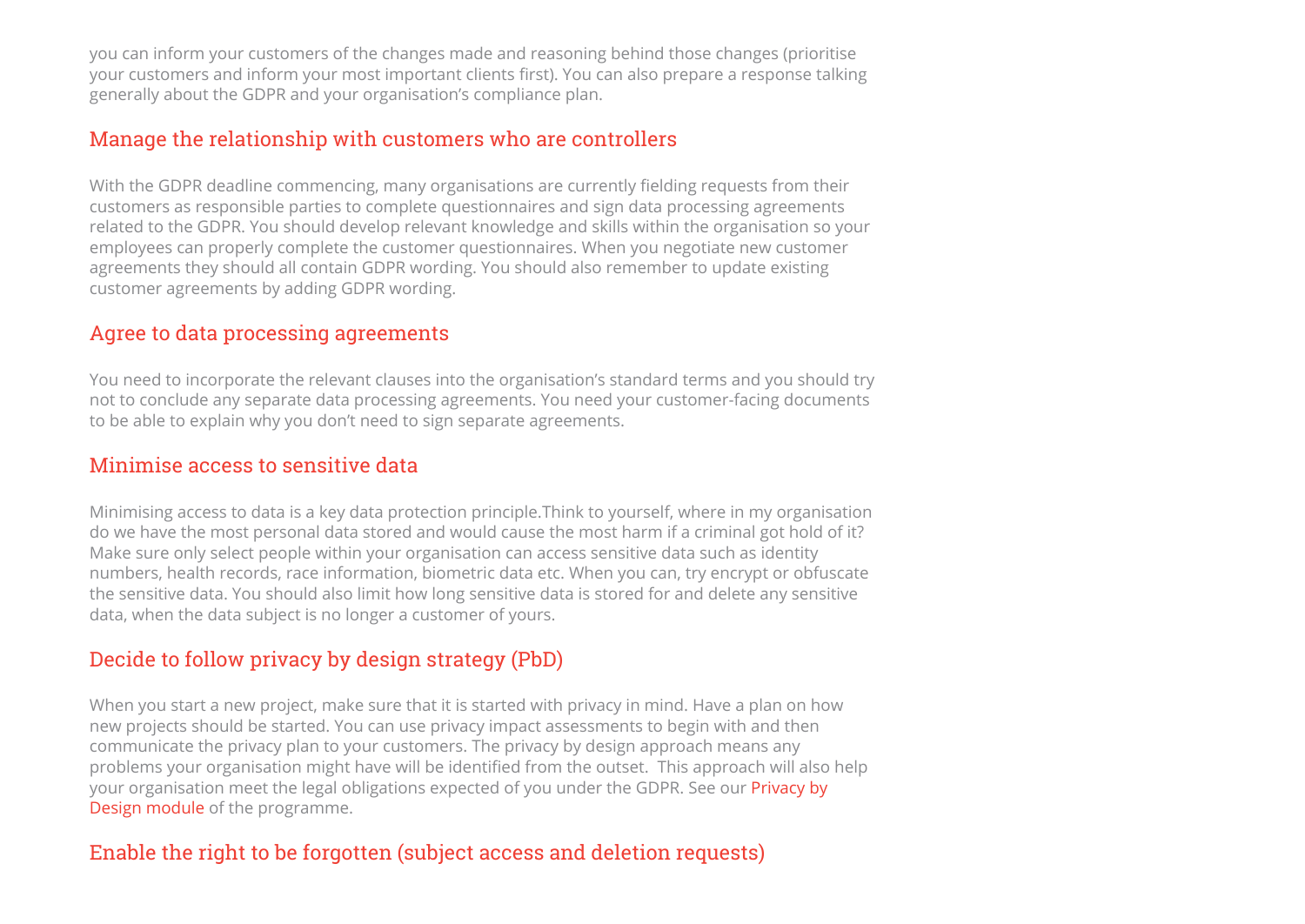You and your organisation must formalise a plan of action to take when a data subject asks for access to their personal information. You should implement a procedure for deleting a data subject's data o your databases when they ask you to. However, if you can show legitimate grounds for processing the data or when you process personal data in order to establish, exercise or defend legal claims, then you may still retain certain personal data. On your website, you can add a page where customers can ask for access to their data and the procedure on how to get their data deleted. You need to be able to service these requests so your customers don't complain to the regulator about you. See our module on [Data subject participation.](https://www.michalsons.com/members/programmes/data-protection/implementation/data-subject-participation)

# Enable data portability

Data portability is a key principle in the GDPR but it only applies to information being processed with the data subject's consent or pursuant to a contract. So data portability is not always relevant to everyone. It is intended to give data subjects more control over their personal data. You will need to establish a plan of action when a data subject requests to move their data and it should be done in a user-friendly manner. See our [Data Portability module.](https://www.michalsons.com/members/programmes/data-protection/implementation/data-portability)

### Manage your relationship with your service providers as processors

It is important that you take steps to make sure that your processors are processing personal information lawfully on your behalf. You will need to identify and record all your existing processors from your list of current contracts. Then we suggest, you rank their level of risk based on the sensitivity and volume of the information that they process on your behalf. Ask them how they go about protecting the personal information. You will then need to negotiate changes to the existing or new contracts with them, with better or added GDPR clauses. Remember to always reduce or eliminate the amount, or kinds of personal data that you give them.

## Useful resources

- [Article on the Financial Times about Wake-up call to business with one month to be GDPR](https://www.ft.com/content/ee98973a-47d4-11e8-8ee8-cae73aab7ccb)compliant
- ICO guide on preparing for the GDPR [12 Steps to Take Now](https://ico.org.uk/media/1624219/preparing-for-the-gdpr-12-steps.pdf)
- [Top ten tips to prepare for the GDPR](https://www.taylorvinters.com/article/top-10-tips-to-prepare-for-the-gdpr/)
- [10 Things You Need To Know To Prepare For GDPR](https://www.lawyer-monthly.com/2018/02/10-things-you-need-to-know-to-prepare-for-gdpr/)
- The Hubspot [GDPR Last-minute kit](https://cdn2.hubspot.net/hubfs/53/HubSpot)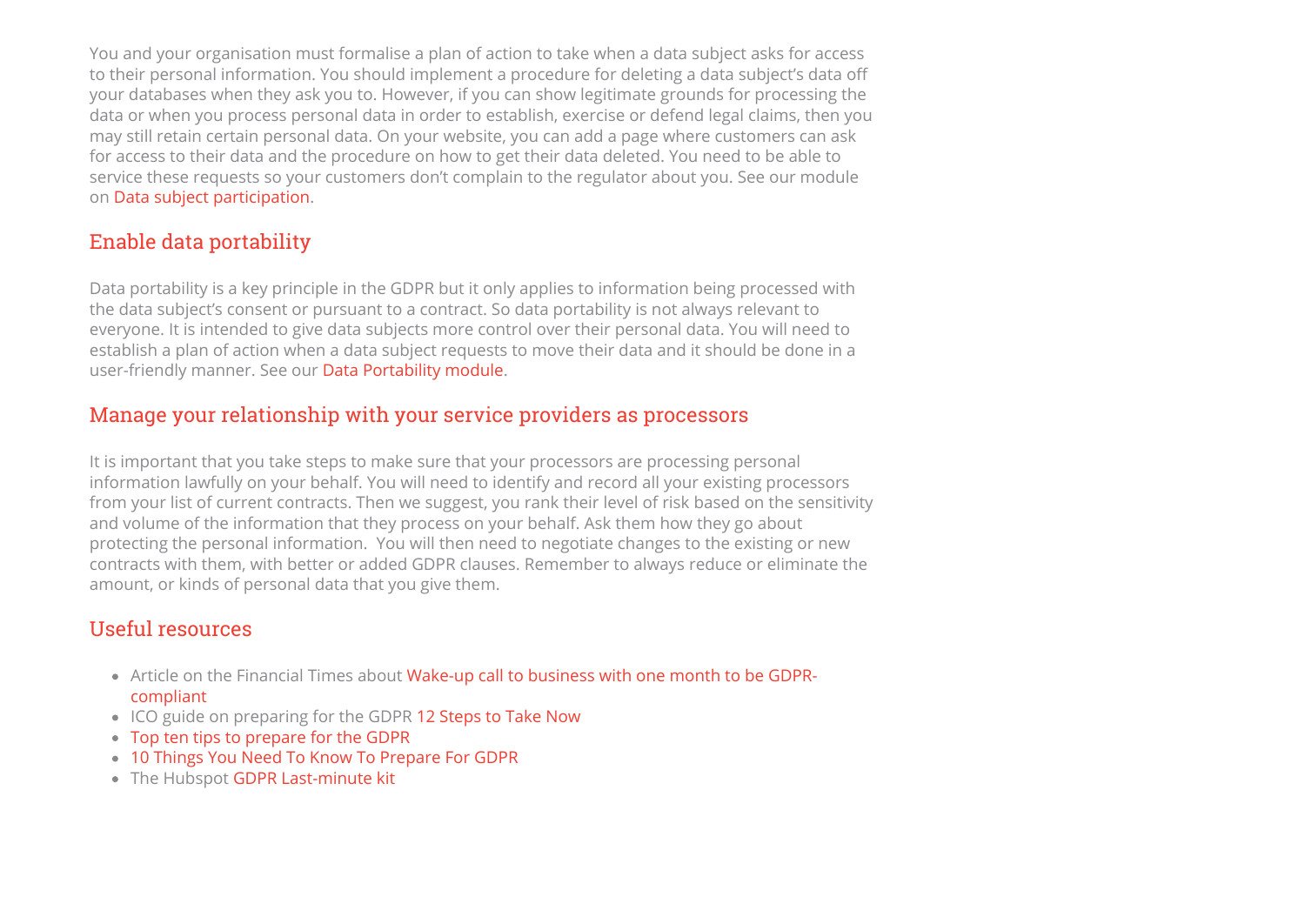# Actions

- 1. Get certainty on whether or not you have to comply.
- 2. Work out what you need to do in the next two days.
- 3. Work out your list of top ten things to do in the next 30 days.

# Video for this module